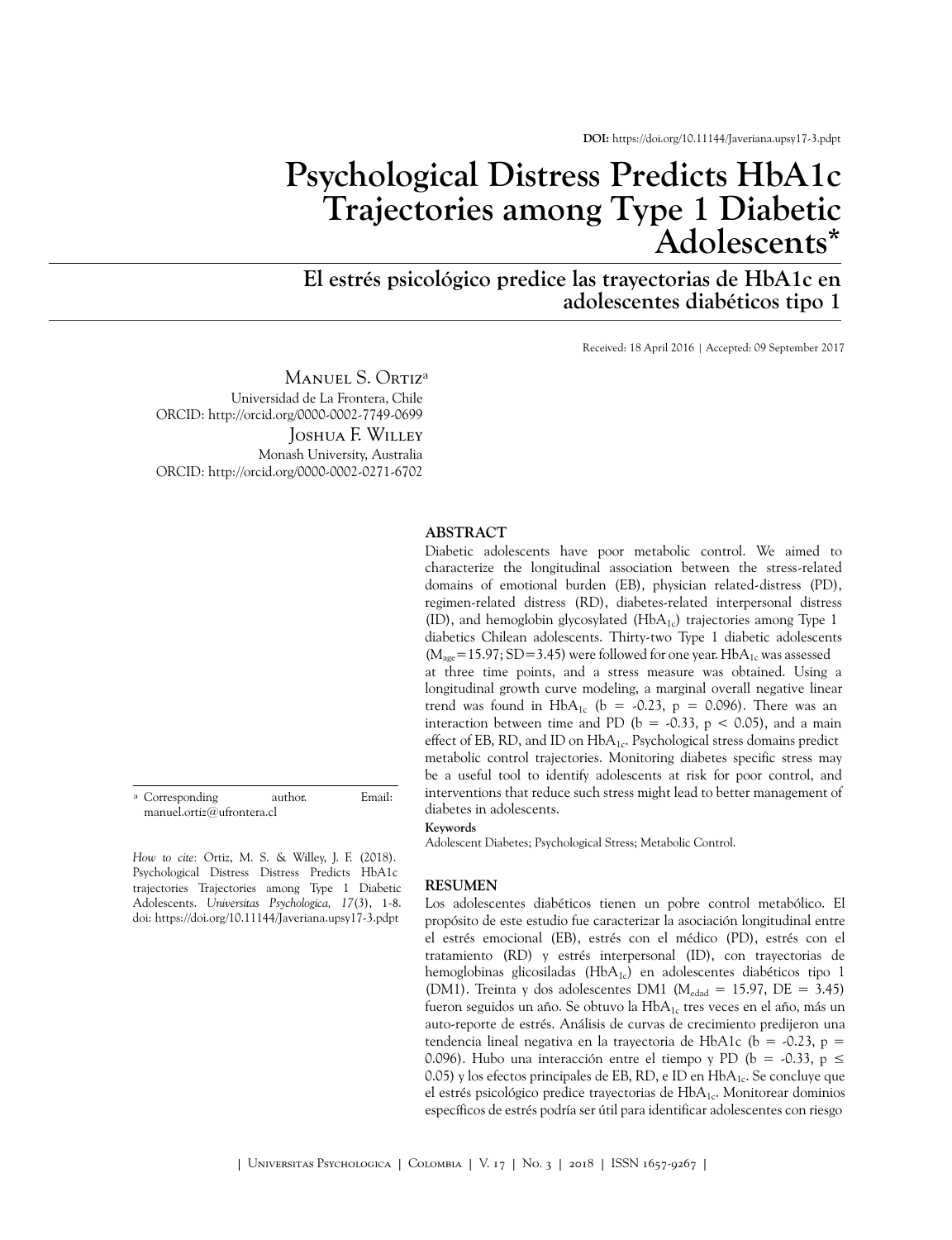de tener pobre  $HbA_{1c}$ , e intervenciones que reduzcan el estrés podrían ayudar a manejar la diabetes en adolescentes.

**Palabras clave**

Diabetes Adolescente; Estrés Psicológico; Control Metabólico.

Adolescence has been described as a complex evolutionary stage, characterized by greater biological, psychological and social changes ([Helgeson, Escobar, Siminerio, & Becker,](#page-5-0) [2010;](#page-5-0) Holmbeck, Friedman, [Abad & Jandasek,](#page-6-0)  [2006\)](#page-6-0), each of which may generate greater stress levels. Previous studies have reported elevated psychological stress among adolescent population [\(Pouweret](#page-6-1) al., 2013; [Romeo, 2013](#page-7-1)). Further, the diagnosis of a chronic disease such as Type 1 diabetes during adolescence in addition to the treatment demands may lead to increased stress levels in this population. The psychological and behavioral challenges imposed by Type 1 diabetes and its treatment have been related to greater risk for depressive symptoms ([Anarte et al., 2011](#page-5-1); [Baucom et al.,](#page-5-2) [2015;](#page-5-2) [McGrady, & Hood,](#page-6-2) 2010), low treatment adherence [\(Moström, Ahlén, Imberg,](#page-6-3) Hansson, [& Lind, 2017](#page-6-3); [Patton, 2011\)](#page-6-4), and poor metabolic control ([Ortiz & Myers, 2014\)](#page-6-5) among diabetic patients.

Several studies have reported positive associations between psychological stress and raised glucose levels ([Faulenbach](#page-5-3) et al., [2012;](#page-5-3) Pyatak, [Sequeira, Peters,](#page-7-2) Montoya, & [Weigensberg,](#page-7-2) 2013; [Ortiz, Ortiz, Gatica, &](#page-6-6) [Gómez,, 2011\)](#page-6-6), however these studies have limitations such as defining psychological stress as a general factor (one-dimensional construct), assessing chronic life stress, lifeevents, or self-reported perceived stress instead of a specific diabetes-distress related measure, and testing the cross-sectional association between psychological stress and glucose levels. The following study aimed to test the longitudinal association between diabetesdistress and metabolic control, using the [Polonsky, Fisher, Earles, & Dudl \(2005\)](#page-6-7) Diabetes Distress Scale (DDS), a specific measure developed for a diabetic population. In addition,

the DDS allows for the identification of fourspecific domains: emotional burden, physician related-distress, regimen-related distress, and diabetes-related interpersonal distress. Diabetes related distress might emerge as a consequence of the diabetes diagnosis, being afraid of micro and macro-vascular complications, having unsupportive family/friends and health providers ([Gonzalez, Fisher, & Polonsky, 2011](#page-5-4)). High emotional burden may be expected as a consequence of living with diabetes, and high physician related-distress and high regimenrelated distress may be associated with the behavioral demands imposed by treatment. Because Type 1 diabetes treatment permeates all the adolescents' domains, including school and social relationships, it can be expected that there will be high diabetes-related interpersonal distress in adolescents living with Type 1 diabetes.

The purpose of this study was to test the longitudinal association between the stress-related domains of emotional burden, physician related-distress, regimenrelated distress, diabetes-related interpersonal distress, and hemoglobin glycosylated trajectories among a unique sample of Type 1 diabetic Chilean adolescents.

### **Method**

### *Participants*

Thirty-two Chilean Type 1 diabetic adolescents were recruited from the Chilean Juvenile Diabetes Foundation. Twelve participants were recruited from Santiago city and 20 from Temuco city. All the participants were in low socioeconomic status, users of the Chilean public health system, and were treated with an intensified insulin treatment.

The ethics committee of the Servicio de Salud Araucanía Sur approved this research. All participants voluntarily consented to participate in the study. All the participants and their parents/tutors signed a written informed consent. Participants were economically compensated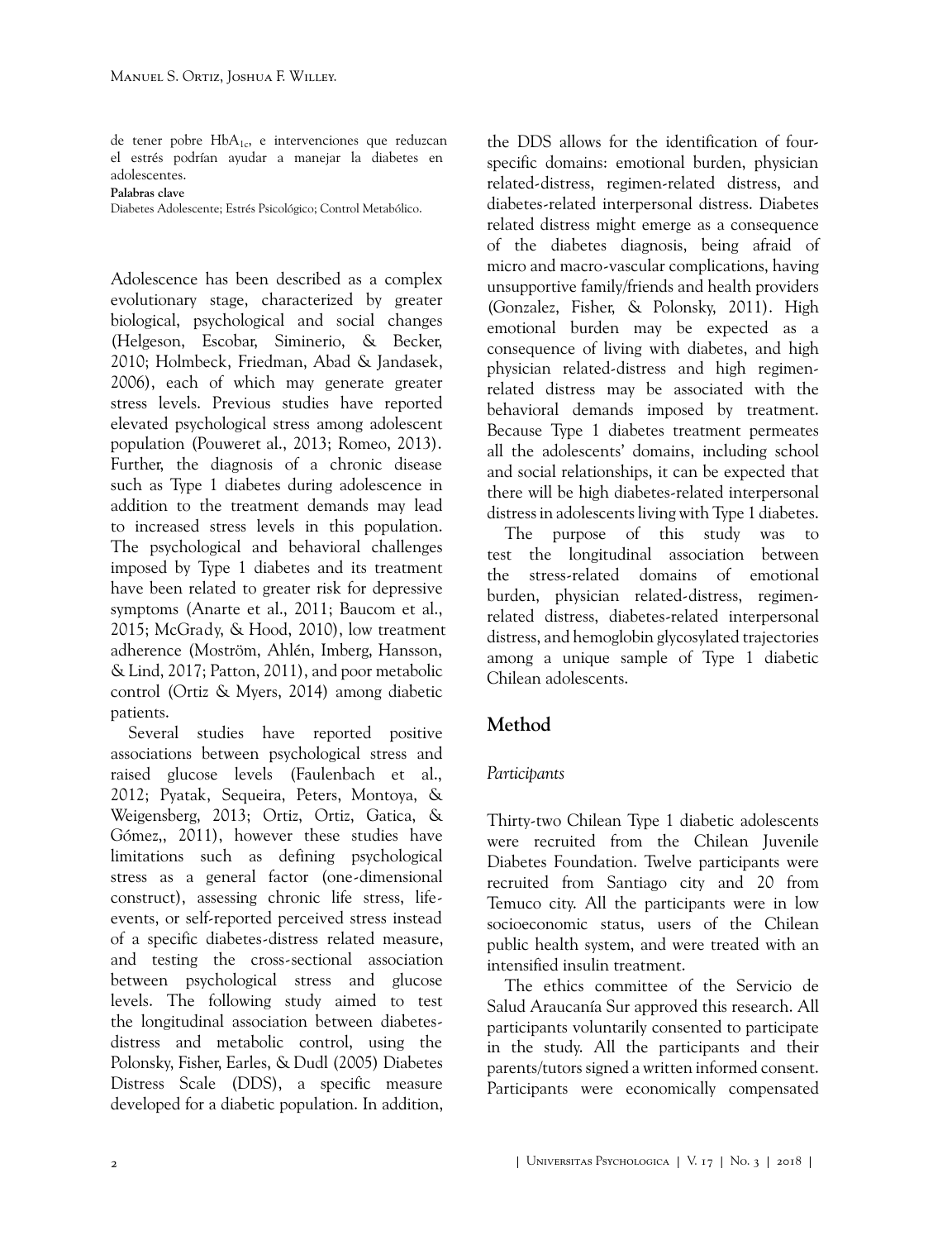with \$10 U.S. dollars (5000 Chilean pesos) at each time point examination.

#### *Instruments*

Stress was assessed using the four subscales from the Diabetes Distress Scale [\(Polonsky et](#page-6-7) [al., 2005\)](#page-6-7). All the subscales of the DDS are specific to the domain of diabetes. The subscales were *emotional burden* (EB; e.g., "feeling that diabetes is taking up too much of my mental and physical energy every day", Cronbach's  $\alpha = 0.89$ ), *physician-related distress* (PD; e.g., "feeling that my doctor doesn't know enough about diabetes and diabetes care", Cronbach's  $\alpha = 0.78$ ), *regimen-related distress* (RD; e.g., "not feeling confident in my day-to-day ability to manage diabetes", Cronbach's α = 0.90), and *diabetesrelated interpersonal distress* (ID; e.g., "feeling that friends or family are not supportive enough of my self-care efforts (e.g., planning activities that conflict with my schedule, encouraging me to eat the 'wrong' foods)", Cronbach's  $\alpha = 0.79$ ).

Glycosilated Hemoglobine ( $HbA_{1c}$ ) % was collected at three different time points, roughly three months apart, using the Siemens/ Bayer DCA 2000+ equipment. Higher  $HbA_{1c}$ percentages indicate worse metabolic control. After the exam was conducted, the results were communicated immediately to each participant.

Participant age, sex, years living with diabetes, and whether or not they played sports (a proxy for physical activity) were collected via self-report.

### *Data Analysis*

Data were analyzed using longitudinal growth curve models [\(Singer, & Willett, 2003](#page-7-3)) with R version 3.0.2. Growth models allow for flexible handling of time and account for nonindependence from repeated measures on each participant. In addition to the usual linear regression parameters, growth models can have a random intercept, capturing the variability between participants in starting points (in our models, individual differences in baseline  $HbA_{1c}$ 

and random slopes, capturing the variability between participants in change over time (in our models, the trajectory of  $HbA_{1c}$ ). The models also allow the intercept and slope to be correlated, which indicates the degree of correlation between an individual´s starting point and his/her change over time. For example, a strong negative correlation would indicate that the higher baseline levels of  $HbA_{1c}$  a participant had, the more they decline over time.

All models included a random intercept and time slope that were allowed to correlate. Time was coded as 0, 1, and 2. Participant age in years, sex, number of months living with diabetes, and whether or not they played any sports were included as covariates in all analyses. In addition, the focal variables, time and stress were entered into all models. We tested whether each type of stress interacted with time (time x stress interaction). If the interaction term was not significant, we dropped it and report estimates from the final model without the interaction. Effects were considered statistically significant at p < 0.05. Confidence intervals were calculated using 1,000 samples from a parametric bootstrap.

### **Results**

### *Subject Characteristics*

Participant demographics as well as descriptive statistics for study variables are reported in [Table](#page-3-0) [1](#page-3-0). The participants' mean age was 15.97 (SD  $= 3.45$ , and on average they were living with diabetes 53.31 months (SD =  $48.26$ ). Fortyseven percent of the participants were female, and 78% reported playing a sport.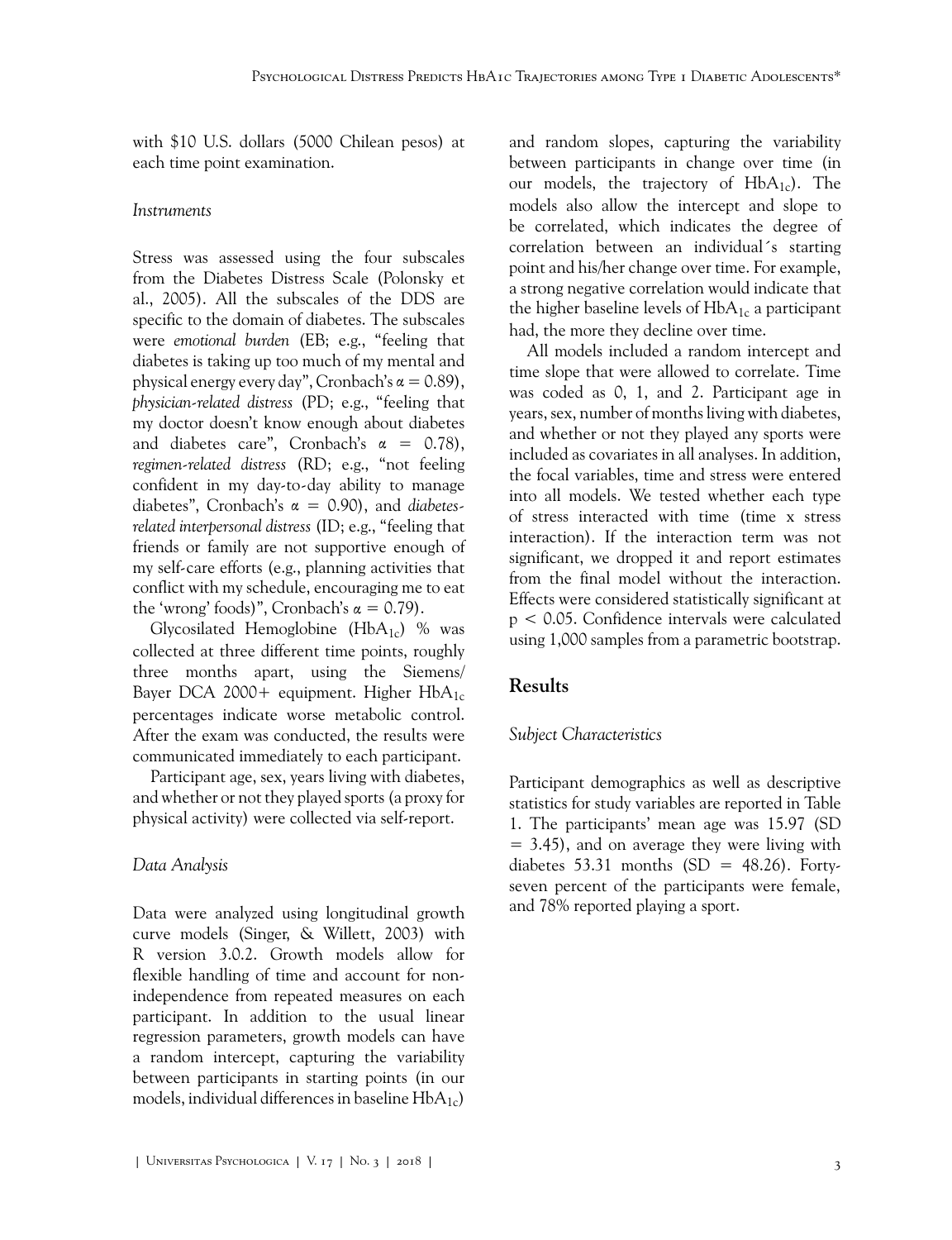<span id="page-3-0"></span>

| Table 1 |                          |
|---------|--------------------------|
|         | Subjects Characteristics |

| Variable                       | $N$ [%] or M [SD]       | Range                 |
|--------------------------------|-------------------------|-----------------------|
| Sex (female/male)              | 15 / 17 [47% / 53%]     |                       |
| Play a sport (yes/no)          | 25 / 7 [78% / 22%]      |                       |
| Age (in years)                 | 15.97 [3.45]            | $10 - 21$             |
| Months living with diabetes    | 53.31 [48.26]           | $3 - 168$             |
| EB                             | $2.27$ [1.01]           | $1 - 5$               |
| <b>PD</b>                      | $1.85$ [0.94]           | $1 - 5$               |
| <b>RD</b>                      | $2.36$ [1.10]           | $1 - 5$               |
| ID                             | 2.20 [1.07]             | $1 - 4.67$            |
| $HbA_{1c}$ Time 1 % (mmol/mol) | 8.89(74)[1.80(19.7)]    | $6.7(50) - 13.6(125)$ |
| $HbA_{1c}$ Time 2 % (mmol/mol) | 8.63(71)[1.49(16.3)]    | $6.3(45) - 14.0(130)$ |
| $HbA_{1c}$ Time 3 % (mmol/mol) | 8.43 (69) [1.82 (19.9)] | $6.0(42) - 12.4(112)$ |

*Note*. EB = Diabetes Distress Scale (DDS) emotional burden, PD = DDS physicianrelated distress, RD = DDS regimen-related distress, ID = DDS interpersonal distress.

First, we examined a growth model over time and covariates but not stress to characterize the overall trajectory. For this baseline model, the estimate for the intercept was  $b = 8.8$ , and the random effect,  $EC$  1 = 1.67, indicating that the overall mean intercept was 8.8 and the standard deviation of individual subject variability about that mean was 1.67. The overall time effect was not statistically significant (b [95% CI] =  $-0.23$ [ $-0.50, 0.04$ ],  $p = 0.096$ ), although the trend was for a decrease in  $HbA_{1c}$  levels over the course of this study. The random effect for the time slope was EC  $2 = 0.55$ , which is large relative to the mean, suggesting that although the trend was a slight decrease, there is substantial individual variability in linear time slope. The estimated correlation between the random intercept and time slope parameters was -0.59, indicating that subjects who were above the mean at baseline tended to have more negative time slopes. None of the covariates (age, sex, whether play sports, and months with diabetes) approached statistical significance.

Next we tested whether each of the diabetes specific stress measures predicted the trajectory of  $HbA_{1c}$ . There was a significant interaction between time and physician-related distress (b  $[95\% \text{ CI}] = -0.33$   $[-0.60, -0.06]$ ,  $p < 0.05$ ) such that at baseline, participants who were significantly higher in physician-related distress had higher  $HbA_{1c}$  levels, but there were no significant differences for the second and third assessments ([Figure 1](#page-3-1)). The time x stress interaction was not statistically significant for

emotional burden, regimen-related distress, or interpersonal distress ([Table 2\)](#page-3-2).

#### <span id="page-3-1"></span>*Figure 1*





*Note*. EB = Diabetes Distress Scale (DDS) emotional burden, PD = DDS physician-related distress, RD = DDS regimen-related distress, ID  $=$  DDS interpersonal distress. Black bars  $= +1$ *SD* above the mean, white bars = -1 SD below the mean (white bars) for each stress variable. Bars show predicted means holding covariates at the mean or mode with 95% bootstrapped confidence intervals. Asterisks indicate whether the difference between +1 *SD* and -1 *SD* are statistically significant. \**p* < 0.05 \*\**p* < 0.01

#### <span id="page-3-2"></span>Table 2

*Longitudinal Growth Curve Models Predicting HbA1c% from Diabetes Distress*

| Predictor                    | <b>EB</b>                            | <b>RD</b>                              | ID                                     | PD.                                  |
|------------------------------|--------------------------------------|----------------------------------------|----------------------------------------|--------------------------------------|
| Intercept                    | 9.23** [7.04, 11.41]                 | 10.39** [8.47, 12.30]                  | $9.63**$ [7.39, 11.86]                 | 8.49** [5.97, 11.00]                 |
| Age (in years)               | $-0.04$ $[-0.18, 0.10]$              | $-0.11$ <sup>†</sup> [ $-0.23, 0.01$ ] | $-0.07$ $[-0.21, 0.07]$                | $0.01$ [-0.15, 0.16]                 |
| Female ( $ref = male$ )      | $0.84$ [ $-0.24$ , $1.92$ ]          | $0.66$ [ $-0.24$ , $1.55$ ]            | $0.74$ [-0.33, 1.80]                   | 0.68 [-0.52, 1.89]                   |
| Play sports ( $ref = yes$ )  | $0.36$ $[-1.02, 1.73]$               | $-0.07$ $[-1.25, 1.10]$                | 0.55 [-0.79, 1.89]                     | 0.96 [-0.52, 2.43]                   |
| Months with Diabetes         | $-0.00$ $[-0.01, 0.01]$              | $0.00$ $[-0.01, 0.01]$                 | $-0.00$ $[-0.01, 0.01]$                | $-0.00$ $[-0.02, 0.01]$              |
| Time                         | $-0.23$ <sup>†</sup> $[-0.50, 0.04]$ | $-0.23$ <sup>†</sup> $[-0.50, 0.04]$   | $-0.23$ <sup>†</sup> [ $-0.50, 0.04$ ] | $-0.23$ <sup>†</sup> $[-0.48, 0.02]$ |
| <b>Stress</b>                | $0.71**$ [0.25, 1.17]                | $1.04**$ [0.64, 1.44]                  | $0.70**$ [0.25, 1.15]                  | $0.70*$ [0.06, 1.36]                 |
| Time x Stress                |                                      |                                        |                                        | $-0.33*$ $[-0.60, -0.06]$            |
| Gintercept                   | 1.46                                 | 1.16                                   | 1.53                                   | 1.57                                 |
| <b>Chines</b>                | 0.55                                 | 0.55                                   | 0.55                                   | 0.47                                 |
| l'intercept, time            | $-0.55$                              | $-0.52$                                | $-0.64$                                | $-0.48$                              |
| $\sigma$ <sub>residual</sub> | 0.78                                 | 0.78                                   | 0.78                                   | 0.78                                 |

*Note*. † p < 0.10, \* p < 0.05, \*\* p < 0.01. EB = Diabetes Distress Scale (DDS) emotional burden, PD = DDS physician-related distress, RD = DDS regimen-related distress, ID = DDS interpersonal distress, σintercept = estimated standard deviation of subject variability in intercept,  $\sigma$  = estimated standard deviation of subject variability in parameter, r = estimated correlation between parameters.

There were significant main effects of emotional burden, regimen-related distress, and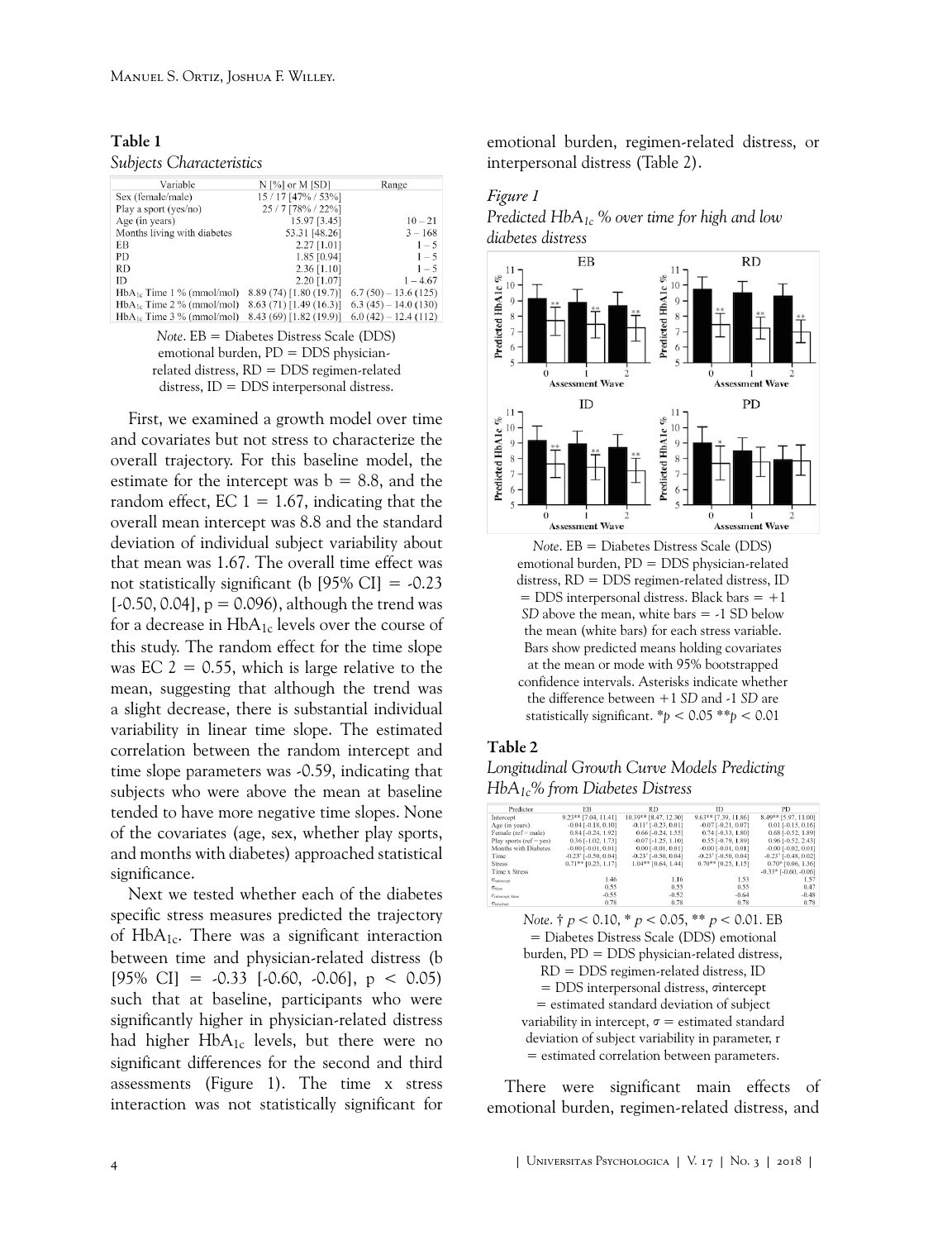interpersonal distress on  $HbA_{1c}$  levels, such that higher stress scores were significantly associated with higher  $HbA_{1c}$  levels across all three timepoint examinations(all *ps* < 0.01, see [Table 2](#page-3-2) and [Figure 1\)](#page-3-1).

### **Discussion**

Our study tested the longitudinal association between psychological stress and  $HbA_{1c}$ trajectories in a unique sample of Type 1 diabetic Chilean patients. To our knowledge, few studies have tested  $HbA_{1c}$  trajectories among Type 1 diabetic patients, using specific diabetes distressrelated domains as predictors. As previously mentioned, most studies testing the association between psychological stress and metabolic control in Type 1 diabetes have been crosssectional, or have used non-specific diabetes distress related measures such as chronic life stress or perceived stress. Our study addressed these limitations by testing the longitudinal association between specific diabetes distressrelated domains and  $HbA_{1c}$  trajectories. In addition, the relations were tested among a unique sample of low socioeconomic, Chilean adolescents.

As expected, the four stress domains tested were associated with  $HbA_{1c}$  at baseline, such that higher stress scores were significantly related to higher  $HbA_{1c}$  levels. Although participants who were high in emotional burden, regimenrelated distress, and interpersonal distress had worse metabolic control across all three time points, the association between physician-related distress and  $HbA_{1c}$  was significant at baseline only, but not at the end of the assessment.

These results are consistent with previous studies that demonstrated a longitudinal association between psychological stress and metabolic control in Type 1 diabetic patients, [\(Helgeson et al., 2010;](#page-5-0) [Helgeson, Honcharuk,](#page-6-8) [Becker, Escobar, & Siminerio, 2011\)](#page-6-8). Type 1 diabetes is a stressful chronic disease that requires adoption of new behaviors, changes in lifestyle behaviors, and a constant selfmonitoring that can result in elevated stress levels, especially in adolescents. Furthermore, it is not surprising that participants scoring high on these four specific distress domains had worse metabolic control than those reporting low diabetes-related distress. Adolescence is characterized as an evolutionary stage in which social life and food are central elements ([Borus,](#page-5-5) [& Laffel, 2010](#page-5-5)). The diet restrictions, the insulin treatment, and the blood sugar self-monitoring, among other behavioral demands imposed by the diabetic treatment may overwhelm adolescents and lead to emotional burden, regimen relateddistress, and interpersonal-distress ([Monaghan,](#page-6-9) [Helgeson, & Wiebe, 2015\)](#page-6-9).

Similarly, patients reporting high physicianrelated distress also had worse metabolic control than those reporting low physician-distress at baseline. This result is particularly relevant in this unique sample. Given their low socioeconomic status, these participants only have access to the Chilean public health system with the restriction that they can neither choose nor change their diabetic care physician, if they are unsatisfied with their care. Previous studies have shown that the relationship between patients and health care professionals is crucial to achieving good diabetic control [\(Beverly, Worley, Court, Prokopakis,](#page-7-4) [& Ivanov, 2016](#page-7-4); [Bundesmann, & Kaplowitz,](#page-5-6) [2011\)](#page-5-6). If the patient negatively evaluates the relationship with health care professionals, it may affect other processes such as communication and satisfaction with caregivers, and these may interfere with treatment adherence and thus indirectly alter metabolic control [\(Jones et al.,](#page-6-10) [2014\)](#page-6-10).

Although the overall time effect was not statistically significant, a trend for a decrease in  $HbA<sub>1c</sub>$  levels over the course of this study was found. As part of our procedure, all participants received an oral and written report with their  $HbA<sub>1c</sub>$  levels at the end of each visit. This immediate feedback may have had a beneficial effect on the participants' metabolic control. In fact, previous studies have reported that immediate feedback has positive effects on Type 1 diabetes metabolic control ([Li, Zhou, Chen,](#page-6-11) [Song, & Xue, 2012;](#page-6-11) [Polonsky et al., 2011\)](#page-6-12).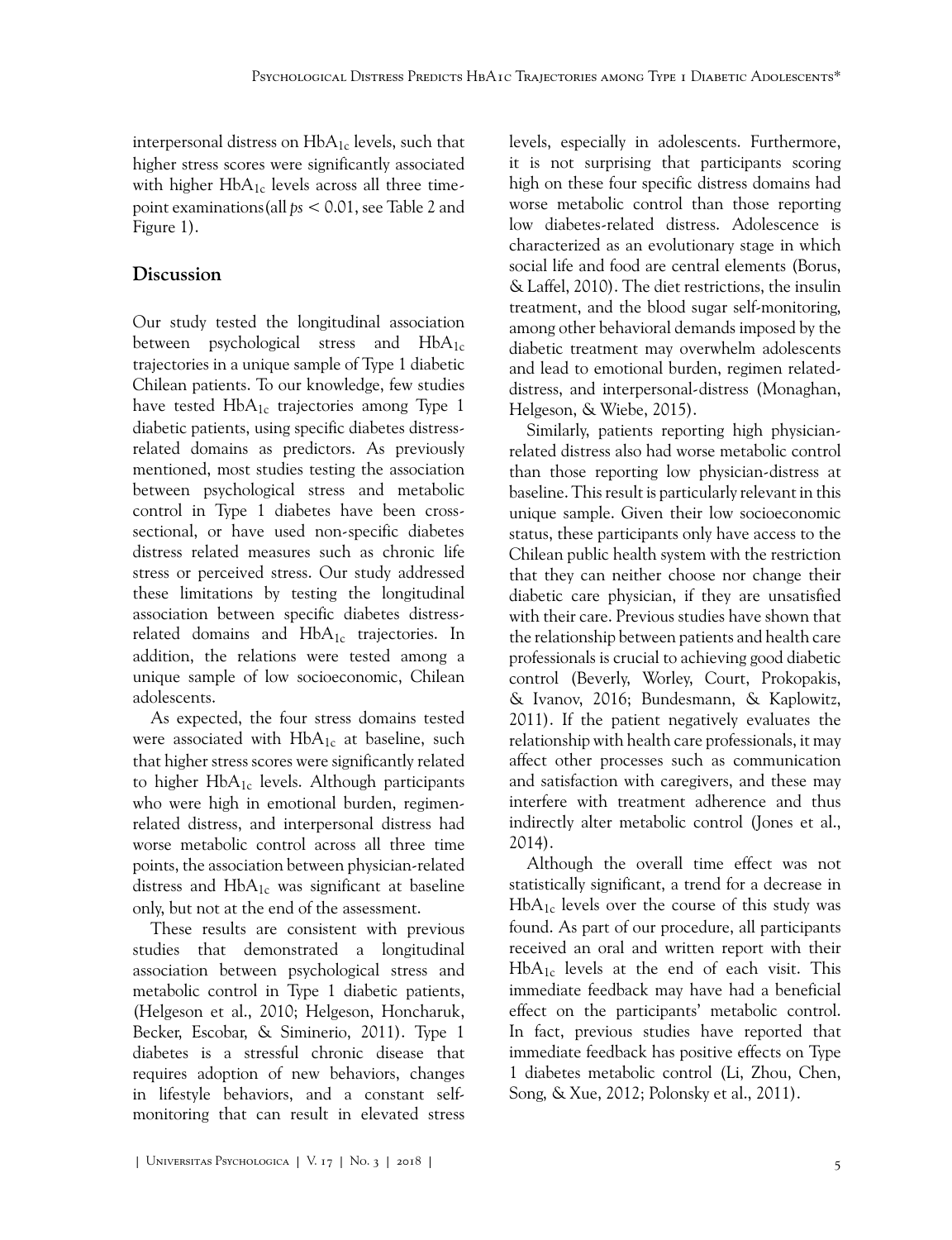This study had some limitations. Treatment adherence was not measured so it was not possible to test the association between these specific psychological distress domains, and the behaviors requested by the diabetic treatment, making it harder to estimate if the psychological stress was related to  $HbA_{1c}$  via a behavioral pathway or physiological dysregulation pathway. It is well known that psychological stress may exert its effect on HbA<sub>1c</sub> directly, for instance, through the hypothalamic-pituitaryadrenal axis or sympathetic-adrenal-medullary system dysregulation ([Ortiz, Willey, & Chiang,](#page-6-13) [2014\)](#page-6-13) or altering adherence to health behaviors considered pillars for diabetic treatment, such as increasing sugary food consumption and decreasing physical activity. Another limitation was the small sample size of this unique sample, which suggests caution in the interpretation of these findings. This study also has several strengths including the use of longitudinal growth curve modeling, the measure of a robust biomarker for metabolic control in Type 1 diabetic patients, the use of a well-validated measure for diabetes related distress, and the study of a unique sample of Chilean adolescents.

Future research should include a large sample size and include understudied populations such as adolescents or culturally diverse backgrounds to generalize results to the population. Our results demonstrate a relationship between psychological stress and  $HbA_{1c}$ ; interventions targeting psychological stress among Type 1 diabetic adolescents may be beneficial to demonstrate whether there is a causal association between psychological stress and  $HbA_{1c}$ . Furthermore, a study targeting psychological stress among Type 1 diabetic adolescents that includes daily techniques will allow a better understanding of the relationship of psychological stress with  $HbA_{1c}$ .

## **Acknowledgements**

This research was partially supported by the Chilean National Council for Scientific Research and Technology FONDECYT (11140454, Chile)

granted to Manuel S. Ortiz and the Fund for Innovation and Competitiveness (FIC) of the Chilean Ministry of Economy, Development and Tourism, through the Millennium Science Initiative, Grant N° IS130005.

# **References**

- <span id="page-5-1"></span>Anarte, M., Carreira, M., Ruiz de Adana, M., Caballero, F., Godoy, A., & Soriguer, F. (2011). Precisión del diagnóstico de depresión en pacientes con diabetes mellitus tipo 1. *Psichotema, 23*, 606 – 610.
- <span id="page-5-2"></span>Baucom, K. J. W., Queen, T. L., Wiebe, D. J., Turner, S. L., Wolfe, K. L., Godbey, E. I., … Berg, C. A. (2015). Depressive Symptoms, Daily Stress, and Adherence in Late Adolescents with Type 1 Diabetes. *Health Psychology: Official Journal of the Division of Health Psychology, American Psychological Association, 34*(5), 522–530. [h](https://doi.org/10.1037/hea0000219)  [ttps://doi.org/10.1037/hea0000219](https://doi.org/10.1037/hea0000219)
- <span id="page-5-5"></span>Beverly, E., Worley, M., Court, A., Prokopakis, K., & Ivanov, N. (2016). Patientphysician communication and diabetes self-care. *Journal of Clinical Outcomes Management, 23*([11\), 509 – 518.](https://doi.org/10.1097/MOP.0b013e32833a46a7) Retrieved from http://www.turner-white.com/pdf/jco
- <span id="page-5-6"></span>Borusm\_hov&6\_dialbettes.Ipdf(2010) Adherence challenges in the management of Type 1 diabetes in adolescents: prevention and intervention. *Current Opinion in Pediatrics, 22*(4), 405 – 411. https://doi.org/10.1097/M [OP.0b013e32833a46a7](https://doi.org/10.1097/MOP.0b013e32833a46a7)
- <span id="page-5-3"></span>Bundesmann, R., & Kaplowitz, S. (2011). Provider communication and patient participation in diabetes self-care. *Patient Education Counseling, 85*(2), 143 – 147. [htt](https://doi.org/10.1016/j.pec.2010.09.025) [ps://doi.org/10.1016/j.pec.2010.09.025](https://doi.org/10.1016/j.pec.2010.09.025)
- <span id="page-5-4"></span><span id="page-5-0"></span>Faulenbach, M., Uthoff, H., Schwegler, K., Spinas, G., Schmid, C., & Wiesli, P. (2012). Effect of psychological stress on glucose control in patients with type 2 diabetes. *Diabetic Medicine, 29*(1), 128 – 131. https://doi.org/10.1111/j.1464-5491.2 [011.03431.x](https://doi.org/10.1111/j.1464-5491.2011.03431.x).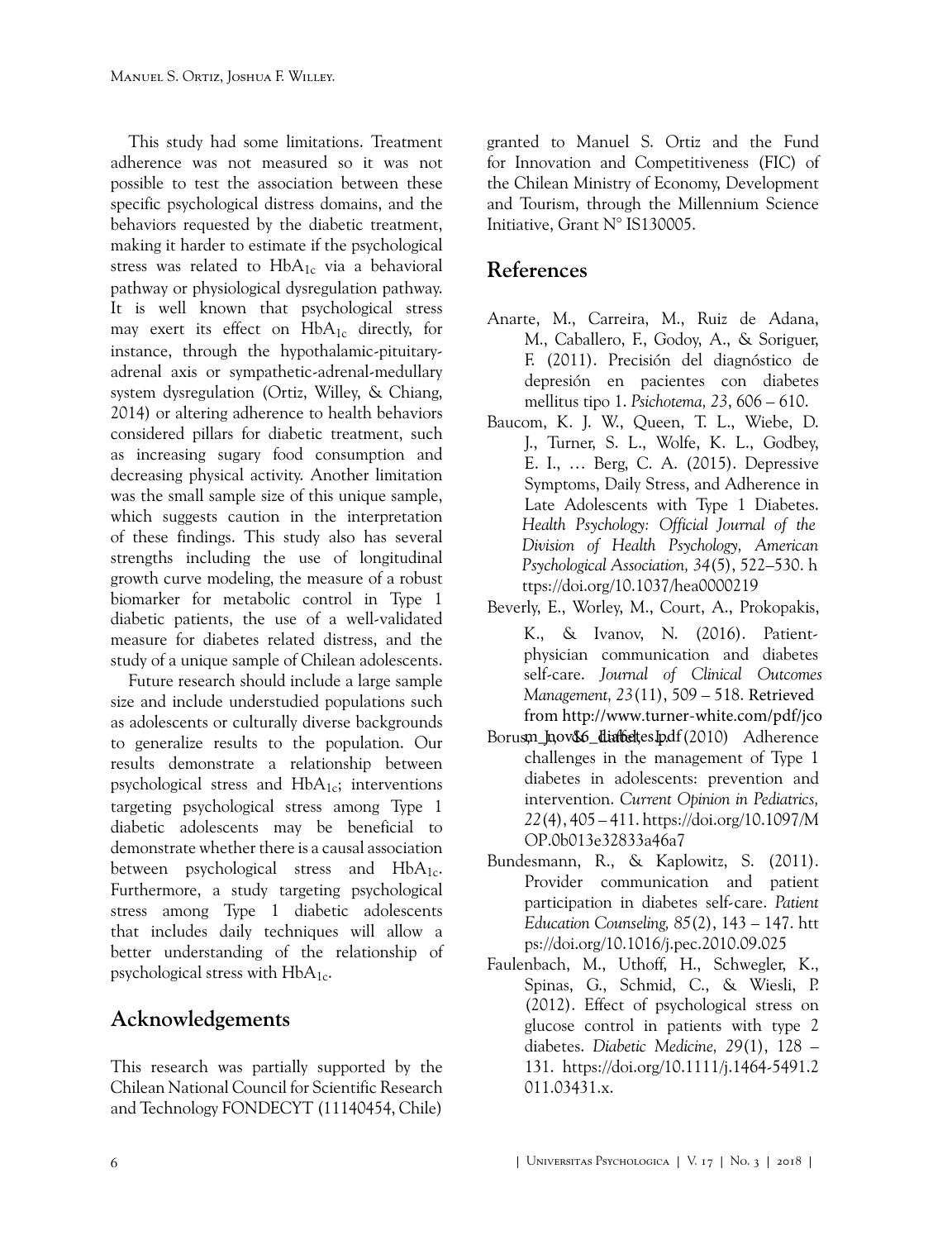- Depression in diabetes: Have we been missing something important? *Diabetes Care, 34*(1), 236 [– 239. https://doi.org/10.2](http://doi.org/10.1037/a0018163) 337/dc10-1970 Gonzalez, J., Fisher, L., & Polonsky, W. (2011).
- <span id="page-6-8"></span>Stressful Life Events to Metabolic Control Among Adolescents With Diabetes: 5- Year Longitudinal Study. *Health Psychology, 29*(2), 153–159. http://doi.org/10.1037/a00 [18163](http://doi.org/10.1037/a0018163) Helgeson, V., Escobar, O., Siminerio, L., & Becker, D. (2010). Relation of
- <span id="page-6-0"></span>O., & Siminerio, L. (2011). A focus on blood glucose monitoring: relation to glycemic control and determinants of frequency. *Pediatric Diabetes, 12*, 25 – 30. Holmbeck, G., Friedman, D., Abad, M., &
- <span id="page-6-10"></span>Helgeson, V., Honcharuk, E., Becker, D., Escobar, Jandasek, B. (2006). Development and psychopathology in adolescence. In D. A. Wolfe & E. J. Mash (Eds.), *Behavioral and emotional disorders in adolescents: Nature, assessment, and treatment* [\(pp. 21–55\). New](https://10.1016/j.pcd.2014.01.009) [York: The Guilf](https://10.1016/j.pcd.2014.01.009)ord Press.
- <span id="page-6-11"></span>Jones, A., Gladstone, B., Lübeck, M., Lindekilde, N., Upton, D., & Vach, W. (2014). Motivational interventions in the management of HbA1c levels: a systematic review and meta-analysis. *Primary Care Diabetes, 8*[\(2\), 91 – 100. https://10.1016/j.p](https://ac.els-cdn.com/S1995764512600819/1-s2.0-S1995764512600819-main.pdf?_tid=50bedfa2-97e6-4e7b-aae0-23119ccb8835&acdnat=1522202756_107e09ac23cb255bd56d7cda38f28a31) cd.2014.01.009
- Li, L., Zhou, J., Chen, H., Song, Y., & Xue, Y. (2012). Effect of HbA1c combined FPG on screening diabetes in health check-up. *Asian Pacific Journal of Tropical Medicine, 5*(6), 472 – 475.
- <span id="page-6-2"></span>McGrady, E., & Hood, K. (2010). Depressive symptoms in adolescents with Type 1 diabetes: Associations [with longitudinal](https://doi.org/10.1016/j.diabres.2010.03.025) outcomes. *Diabetes Research and Clinical Practice, 88*(3), e35 –e37. https://doi.org/10 [.1016/j.diabres.2010.03.025](https://doi.org/10.1016/j.diabres.2010.03.025)
- <span id="page-6-9"></span>Monaghan, M., Helgeson, V., & Wiebe, D. (201[5\). Type 1 diabetes in young](https://doi.org/10.2174/1573399811666150421114957) adulthood. *Current Diabetes Reviews, 11*(4), 239-250. https://doi.org/10.2174/15733998 [11666150421114957](https://doi.org/10.2174/1573399811666150421114957)

<span id="page-6-3"></span>Moström, P., Ahlén, E., Imberg, H., Hansson,

P., & Lind, M. (2017). Adherence of selfmonitoring of blood glucose in perso[ns](https://doi.org/10.1136/bmjdrc-2016-000342) with type 1 diabetes in Sweden. *BMJ Open Diabetes Research & Care, 5*(1), e000342. ht [tps://doi.org/10.1136/bmjdrc-2016-000342](https://doi.org/10.1136/bmjdrc-2016-000342)

- <span id="page-6-5"></span>Ortiz, M. & Myers, H. (2014). Control metabólico en pacientes diabéticos tipo 1chil[enos: rol del estrés psicológico.](https://pdfs.semanticscholar.org/f9f3/ca2b11834100cc4a6433714f7e036938b890.pdf) *Revista Médica de Chile, 142*, 451 – 457.
- <span id="page-6-6"></span>Ortiz[, M.,](https://pdfs.semanticscholar.org/f9f3/ca2b11834100cc4a6433714f7e036938b890.pdf) Ortiz, E., Gatica, A., & Gómez, D., (2011). Factores Psicosociales Asociados a la Adherencia al Tratamiento de la Diabetes Mellitus [Tipo 2.](https://doi.org/10.4067/S0718-48082011000100001) *Terapia Psicológica, 29*(1), 5 – 11. https://doi.org/10 [.4067/S0718-48082011000100001](https://doi.org/10.4067/S0718-48082011000100001)
- <span id="page-6-13"></span>Ortiz, M., Wiley, J., & Chiang, J. (2014). How stress gets under the skin o como el estrés psicológico se introduce bajo la piel. *Revista Médica de Chile, 142*(6), 767 – 774. [https://doi.org/10.4067/S0034-988720](https://doi.org/10.4067/S0034-98872014000600011) [14000600011](https://doi.org/10.4067/S0034-98872014000600011)
- <span id="page-6-4"></span>Patton, S. (2011). Adherence to Diet in Youth with Type 1 Diabetes. *Journal of the American Dietetic Association, 111*, 550 – 555.
- <span id="page-6-7"></span>Polonsky, W., Fisher, L., Earles, J., & Dudl, R. (2005). Assessing psychosocial distress in diabetes: Development of the diabetes distress scale. *[Diabetes Care, 28](https://doi.org/10.2337/diacare.28.3.626)*(3), 626 - 631. https://doi.org/10.2337/diacare.28.3.6 [26](https://doi.org/10.2337/diacare.28.3.626)
- <span id="page-6-12"></span>Polonsky, W., Fisher, L., Schikman, C., Hinnen, D., Parkin, C., Jelsovsky ... Wagner, R. S. (2011). Structured self-monitoring of blood glucose significantly reduces A1C levels in poorly controlled, noninsulin-treated type 2 diabetes: results from the Structured Testing Program study. *Diabetes Care, 34*(2), 262 – 267. [https://doi.org/10.2337/dc10-17](https://doi.org/10.2337/dc10-1732) [32](https://doi.org/10.2337/dc10-1732)
- <span id="page-6-1"></span>Pouwer, F., Wijnhoven, H. A. H., Ujcic-Voortman, J. K., de Wit, M., Schram, M. T., Baan, C. A., & Snoek, F. J. (2013). Ethnic aspects of emotional distress in patients with diabetes - the Amsterdam Health Monitor Study. *Diabetic Medicine,*